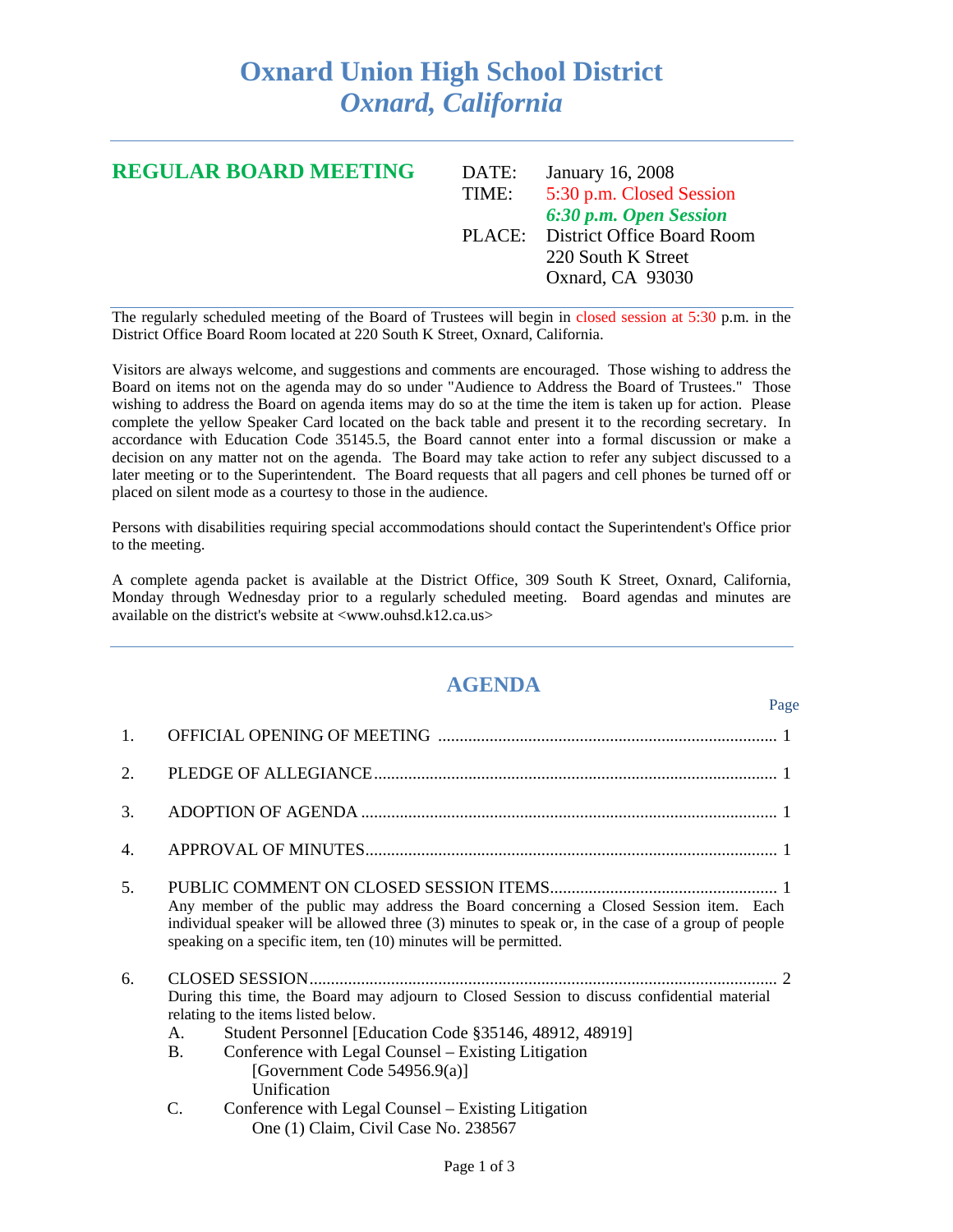Board Meeting Agenda

|     | <b>January 16, 2008</b> |                                                                                                                                                                                                                                                                                                                                                                                                                                                                                                                                                                                                                     |      |
|-----|-------------------------|---------------------------------------------------------------------------------------------------------------------------------------------------------------------------------------------------------------------------------------------------------------------------------------------------------------------------------------------------------------------------------------------------------------------------------------------------------------------------------------------------------------------------------------------------------------------------------------------------------------------|------|
| 7.  |                         |                                                                                                                                                                                                                                                                                                                                                                                                                                                                                                                                                                                                                     | Page |
|     |                         | $(6:30 p.m. - Time Approximate)$                                                                                                                                                                                                                                                                                                                                                                                                                                                                                                                                                                                    |      |
| 8.  |                         | Those persons wishing to address the Board may do so at this time by completing a yellow Speaker<br>Card, located on the back table, and presenting it to the recording secretary. Please address your<br>comments to the Board President. Individual presentations are limited to three (3) minutes each, or in<br>the case of a group of people speaking on a specific items, ten (10) minutes will be permitted. Please<br>refer to the complete text of Oxnard Union High School District Board Policy 910: Procedures for<br>Communicating with the Board of Trustees, located in the front of the Board book. |      |
| 9.  | А.                      | Annual Student Dropout Report: Director of Assessment and Accountability,<br><b>Becky Buettner</b>                                                                                                                                                                                                                                                                                                                                                                                                                                                                                                                  |      |
|     | <b>B.</b><br>C.         | General District Acknowledgements/Updates: Superintendent Jody Dunlap<br>Regular Report: Student Representative to the Board, Seira Matsushima                                                                                                                                                                                                                                                                                                                                                                                                                                                                      |      |
| 10. |                         |                                                                                                                                                                                                                                                                                                                                                                                                                                                                                                                                                                                                                     |      |
|     | A.                      |                                                                                                                                                                                                                                                                                                                                                                                                                                                                                                                                                                                                                     |      |
|     | <b>B.</b>               |                                                                                                                                                                                                                                                                                                                                                                                                                                                                                                                                                                                                                     |      |
|     | C.                      | Consideration of Approval of Non-Public School Placement for Student Case<br>Numbers Twenty-six to Twenty-eight, 07-08, According to the<br>Recommendation of the Student's IEP Team and the Director of Special                                                                                                                                                                                                                                                                                                                                                                                                    |      |
|     | D.                      | Consideration of Approval of Student Expulsion by Voluntary Agreement of the<br>School Principal, the Student, and the Students' Parent/Guardian, as per                                                                                                                                                                                                                                                                                                                                                                                                                                                            |      |
|     | Ε.                      | Consideration of Approval of Student Expulsion by Recommendation of the                                                                                                                                                                                                                                                                                                                                                                                                                                                                                                                                             |      |
|     | F.                      | Consideration of Approval of Williams Quarterly Report of Administrative                                                                                                                                                                                                                                                                                                                                                                                                                                                                                                                                            |      |
|     | G.                      |                                                                                                                                                                                                                                                                                                                                                                                                                                                                                                                                                                                                                     |      |
|     | Η.                      | Consideration of Adoption of Resolution No. 08-02 Proclaiming February 4-8,                                                                                                                                                                                                                                                                                                                                                                                                                                                                                                                                         |      |
|     | Ι.                      | Consideration of Approval of Notice of Completion for the Installation of New<br>Baseball Bleachers at Channel Islands High School by Kiwitt's General                                                                                                                                                                                                                                                                                                                                                                                                                                                              |      |
|     | J.                      | Consideration of Approval of Notice of Completion for the Installation of New<br>Baseball Field Fencing at Channel Islands High School by Fence Factory 4                                                                                                                                                                                                                                                                                                                                                                                                                                                           |      |
|     | Κ.                      | Consideration of Approval of the Agreement between Oxnard Union High<br>School District and California Electric for the Underground Conduit between                                                                                                                                                                                                                                                                                                                                                                                                                                                                 |      |
|     | L.                      | Consideration of Renewal of Special Services Agreement with School Services                                                                                                                                                                                                                                                                                                                                                                                                                                                                                                                                         |      |
|     | M.                      | Consideration of Approval of Agreement with JOANN'S Fabrics and Crafts for                                                                                                                                                                                                                                                                                                                                                                                                                                                                                                                                          |      |